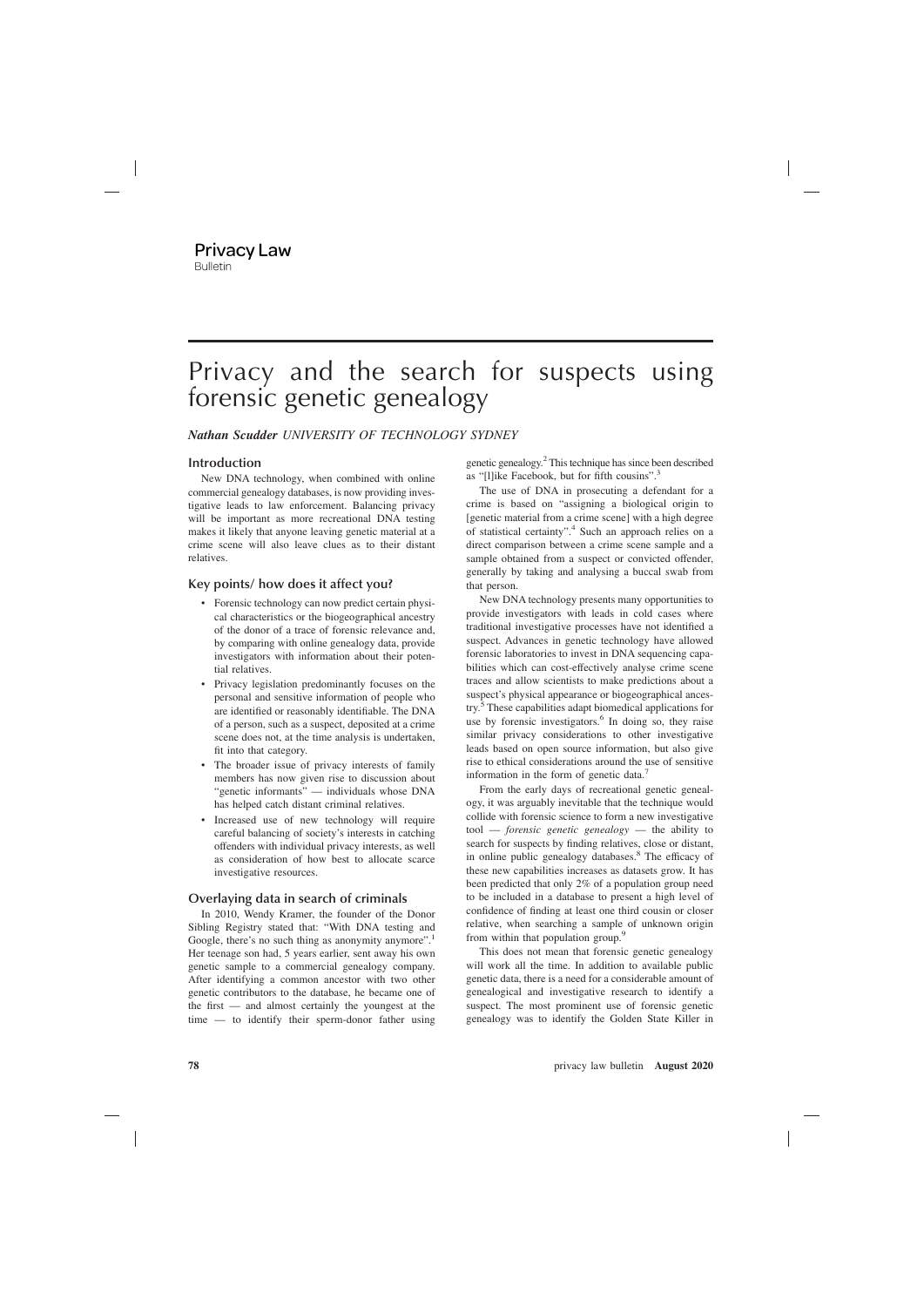California in 2018. This case reportedly involved 8000 investigative hours researching family trees back to 1800s, before ultimately narrowing the search to a single suspect.<sup>10</sup>

# **Privacy and public databases**

As technology changes so can the privacy lens through which we view the potential for that new technology to deliver benefit to society.<sup>11</sup> Commentators have written about the rise of "Big Data policing" in recent years, but the underlying principle has not changed since the detective and their notebook.<sup>12</sup> The tools at the disposal of an investigator have dramatically increased information-gathering and analysis capabilities. These new capabilities can help find suspects and solve crimes but — almost invariably — there is a trade-off with privacy.

The concept of "privacy-invading technologies" and the growing push for "privacy by design" in information system is not new.<sup>13</sup> Commentators have urged caution as new genomic capabilities invite "scope creep" in police use of DNA.<sup>14</sup> Implementing an appropriate framework around the use of new genomic capabilities can help mitigate both legal and ethical risks upfront, delivering operational outcomes while implementing appropriate checks and balances.<sup>15</sup>

Another key aspect is the changing public conversation around DNA, and the potential for this to lead to increased public expectation that police will use available tools, with due care and diligence, to apprehend a suspect who may otherwise go free.<sup>16</sup> A survey in the United States has already shown nearly four in five of respondents supported use of the technique for violent crime or crimes against children, but less than two in five supported its use for non-violent crime.<sup>17</sup>

A company in the United States established its own genetic database for people to voluntarily upload their genetic sequence, exclusively for law enforcement to find any distant, criminal relatives or to solve unidentified human remains cases.<sup>18</sup>

# **Privacy in discarded DNA**

The Privacy Act 1988 (Cth) establishes key definitions around personal information and sensitive information. Similar concepts are incorporated in state and territory privacy laws. Expanded use of crime scene DNA to identify suspects relies on exceptions. Firstly, at the time analysis or data matching is being conducted, DNA from a crime scene is not associated with an individual. As it is not reasonably identifiable, many of privacy safeguards in the Privacy Act do not apply.<sup>19</sup> This approach to de-identified information is not unintended: it underpins broader genetic and medical research.

At the point when investigators form a hypothesis as to identity, either by using forensic genetic genealogy or through other leads, it is necessary to rely on exemptions for enforcement-related activities: at the federal level, Australian Privacy Principle (APP)  $6.2^{20}$ 

# **A family donation: "genetic informants"**

The Australian Law Reform Commission noted in 2003 that genetic information has "a familial dimension" and the Commission did explore, in relation to the health sector, the potential for a record to contain information about two or more people. $21$  However, while affording genetic information a high degree of protection, Australian privacy laws offer no ability to disentangle the shared nature of genetic information.

Whether relatives of an offender, such as the Golden State Killer, should be afforded specific privacy protections has been a matter of debate. Relatives whose DNA has been used to catch an offender have even being referred to as "genetic informants".<sup>22</sup>

In many ways, this categorisation is not entirely inaccurate, in that the use of forensic genetic genealogy provides investigative leads in the same way as any other tip-off. However, while identification of those relatives occurs on a public database, investigators only see the proportion of DNA shared between each user on that database and their suspect. This enables investigators to predict the nature of that relationship: the more shared DNA, the closer the relationship is likely to be.<sup>23</sup>

At that point, investigators need to access other personal information about the relatives identified. This would include searching births, deaths and marriages records to identify that individual's parents, grandparents and even perhaps their great-grandparents. In order to search these records, where not publicly available, investigators would again need to rely on the exception for enforcement-related activities in APP 6.2. Once investigators reach back to records about family members who are deceased (and to the extent those records do not also include information about living descendants, or are protected by extension of state or territory privacy laws to recently deceased), the APPs would cease to apply.<sup>24</sup>

## **Protection from harm and the "right not to know"**

The "right not to know" is generally discussed in the context of diagnostic medicine, particularly hereditary disease.<sup>25</sup> But similar ethical difficulties do arise in genetic genealogy. Until now, the capability has largely been confined to hobbyist and some professional genealogists, many of whom would fall outside the scope of privacy laws in Australia. But genealogists recognise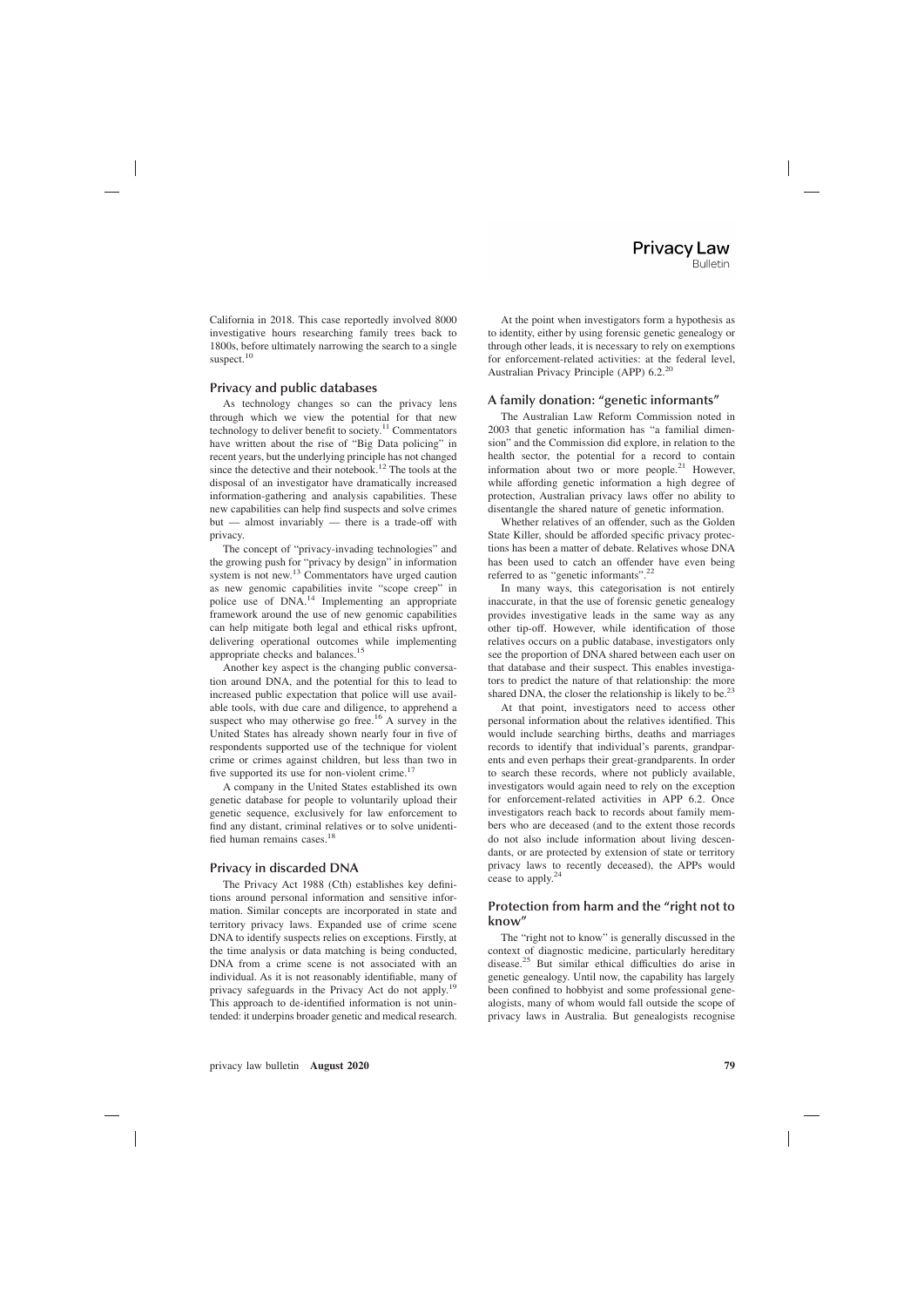## **Privacy Law Bulletin**

that genetic profiles of the dead can speak to sensitive information of the living. Genetic genealogy may identify illegitimate children or cases of misattributed parentage which may cause distress to individuals and families.<sup>26</sup>

In one sense, individuals are unlikely to discover family secrets through the new tool of forensic genetic genealogy. Police build family trees for one purpose: to create a list of one or more individuals who, based on their family relatedness, may be their suspect. $27 \text{ In}$ theory, these family trees should never see the light of day. Once a suspect is identified, existing forensic procedures legislation could allow police to request, or in some cases compel, that individual to provide a DNA sample. This new sample can then be compared directly to the original crime scene evidence.

Once a matter proceeds to prosecution, privacy laws generally yield to the jurisdiction of the courts and the overriding public interest in justice. In addition to obligations on the prosecution around disclosure, a defendant could, if they can establish a legitimate forensic purpose, subpoena details of the genealogy process that ultimately led to their arrest. Even for sensitive information, such as genetic data, there remains a strong public interest in disclosure,  $28$  more so for genealogy records.

Accordingly, consideration of balancing the interests of privacy must occur earlier in the process, as a fundamental component of the framework around delivery of new DNA technology. A privacy-compliant and ethical use of this data throughout the investigative process can help maintain public trust and confidence.

#### **Conclusion**

Developments in genomic technology, and the increase in publicly available genetic data, presents opportunities for investigators to find suspects and to return unidentified human remains to their families. It is timely to consider whether, with these new tools, are we now at a point where — if enough investigative time and effort is applied — almost any suspect can be identified from their discarded DNA.

Forensic genetic genealogy is already a technique which will never hit a dead-end. If no relatives are found the first time, police need only wait for more users to upload data. But, once one or more presumptive relatives are found, finding the suspect can be quite timeconsuming. Its use requires careful consideration of the allocation of scarce police (and expert) resources.

Its reliance on privacy exceptions for enforcementrelated activities is part of a broader balance between solving crime and minimising privacy implications for third parties. However, embedding considerations of privacy and proportionality throughout the lifecycle of this technique can help safeguard public trust and confidence, while also bringing closure to victims and their families.

#### **Acknowledgments**

The author would like to thank his doctoral supervisors at the University of Canberra, with whom he has previously published research. This article builds on this earlier research in an Australian privacy context. The author would also like to thank Mr Malcolm Crompton for his valuable feedback on the manuscript.



#### *Nathan Scudder Industry Fellow University of Technology Sydney Nathan.Scudder@uts.edu.au www.uts.edu.au*

#### **Footnotes**

- 1. R Lehmann-Haupt "Are Sperm Donors Really Anonymous Anymore?", *Slate* 28 February 2010, https://slate.com/humaninterest/2010/02/dna-testing-makes-it-easy-to-find-the-identityof-anonymous-sperm-donors.html.
- 2. M Angrist "Genetic privacy needs a more nuanced approach" (2013) 494(7435) *Nature*, www.nature.com/news/genetic-privacyneeds-a-more-nuanced-approach-1.12363; W Kramer "Sperm donors who wish to remain anonymous just shouldn't donate" *Huffpost* 28 July 2015, www.huffingtonpost.com/wendy-kramer/ sperm-donors-who-wish-to- b 7878688.html.
- 3. A Krueger, "Are Genetic Testing Sites the New Social Networks?" *The New York Times* 16 June 2018, www.nytimes. com/2018/06/16/style/23-and-me-ancestry-dna.html.
- 4. P Claes, H Hill and M D Shriver "Toward DNA-based facial composites: preliminary results and validation", (2014) 13 *Forensic Science International: Genetics* 208–216.
- 5. C Børsting and N Morling "Next generation sequencing and its applications in forensic genetics", (2015) 18 *Forensic Science International: Genetics* 78–89.
- 6. F Stajano, et al "Forensic genomics: kin privacy, driftnets and other open questions", in *Proceedings of the 7th ACM workshop on Privacy in the electronic society*, 2008 pp 15–22.
- 7. A G Ferguson, *The Rise of Big Data Policing*, New York University Press, New York USA, 2017.
- 8. N Scudder, et al, "Policy and regulatory implications of the new frontier of forensic genomics: direct-to-consumer genetic data and genealogy records", (2019) 31(2) *Current Issues in Criminal Justice* 194–216.
- 9. Y Erlich, et al, "Identity inference of genomic data using long-range familial searches" (2018) 362 (6415) 690–694.
- 10. T Arango "The Cold Case That Inspired the 'Golden State Killer' Detective to Try Genealogy" *The New York Times*,